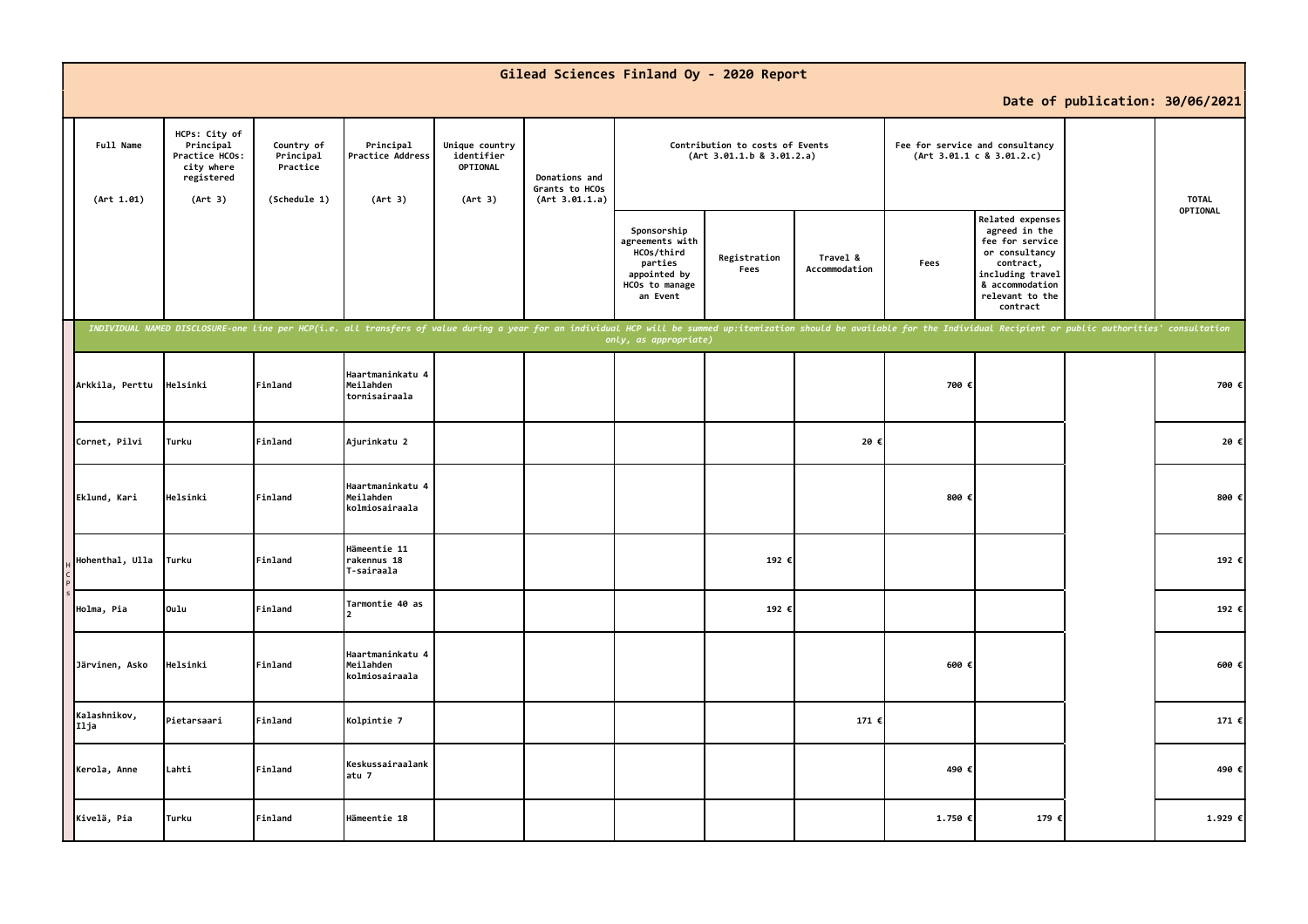| Full Name<br>(Art 1.01) | HCPs: City of<br>Principal<br>Practice HCOs:<br>city where<br>registered<br>(Art 3) | Country of<br>Principal<br>Practice<br>(Schedule 1) | Principal<br>Practice Address<br>(Art 3)                                                                                                                                                                                       | Unique country<br>identifier<br><b>OPTIONAL</b><br>(Art 3) | Donations and<br>Grants to HCOs<br>(Art 3.01.1.a) |                                                                                                       | Contribution to costs of Events<br>(Art 3.01.1.b 8 3.01.2.a) |                           |         | Fee for service and consultancy<br>(Art 3.01.1 c 8 3.01.2.c)                                                                                              | <b>TOTAL</b> |
|-------------------------|-------------------------------------------------------------------------------------|-----------------------------------------------------|--------------------------------------------------------------------------------------------------------------------------------------------------------------------------------------------------------------------------------|------------------------------------------------------------|---------------------------------------------------|-------------------------------------------------------------------------------------------------------|--------------------------------------------------------------|---------------------------|---------|-----------------------------------------------------------------------------------------------------------------------------------------------------------|--------------|
|                         |                                                                                     |                                                     |                                                                                                                                                                                                                                |                                                            |                                                   | Sponsorship<br>agreements with<br>HCOs/third<br>parties<br>appointed by<br>HCOs to manage<br>an Event | Registration<br>Fees                                         | Travel &<br>Accommodation | Fees    | Related expenses<br>agreed in the<br>fee for service<br>or consultancy<br>contract,<br>including travel<br>& accommodation<br>relevant to the<br>contract | OPTIONAL     |
|                         |                                                                                     |                                                     | INDIVIDUAL NAMED DISCLOSURE-one line per HCP(i.e. all transfers of value during a year for an individual HCP will be summed up:itemization should be available for the Individual Recipient or public authorities' consultatio |                                                            |                                                   | only, as appropriate)                                                                                 |                                                              |                           |         |                                                                                                                                                           |              |
| Kuusalo, Laura          | Turku                                                                               | Finland                                             | Kiinamyllynkatu<br>4-8 A-sairaala                                                                                                                                                                                              |                                                            |                                                   |                                                                                                       |                                                              |                           | 3.140 € | 50 +                                                                                                                                                      | 3.190 €      |
| Leppä, Sirpa            | Hus                                                                                 | Finland                                             | Paciuksenkatu 3                                                                                                                                                                                                                |                                                            |                                                   |                                                                                                       |                                                              |                           | 1.630 € |                                                                                                                                                           | 1.630 €      |
| Mäkinen, Helena         | Helsinki                                                                            | Finland                                             | Haartmaninkatu 4<br>Meilahden<br>kolmiosairaala                                                                                                                                                                                |                                                            |                                                   |                                                                                                       |                                                              |                           | 280 €   |                                                                                                                                                           | 280 €        |
| Oksanen, Juha           | Kotka                                                                               | Finland                                             | Eteläinen<br>Karjalantie 5                                                                                                                                                                                                     |                                                            |                                                   |                                                                                                       |                                                              |                           | 900 €   |                                                                                                                                                           | 900 €        |
| Rautiainen,<br>Henna    | Espoo                                                                               | Finland                                             | Turuntie 150                                                                                                                                                                                                                   |                                                            |                                                   |                                                                                                       |                                                              |                           | 900 €   |                                                                                                                                                           | 900 €        |
| Sutinen, Jussi          | Helsinki                                                                            | Finland                                             | Haartmaninkatu 4<br>Meilahden<br>kolmiosairaala                                                                                                                                                                                |                                                            |                                                   |                                                                                                       |                                                              |                           | 2.010€  |                                                                                                                                                           | 2.010 ∈      |
| Syrjänen, Jaana         | Tampere                                                                             | Finland                                             | Elämänaukio 2<br>E-rakennus 3 krs                                                                                                                                                                                              |                                                            |                                                   |                                                                                                       |                                                              | 27 €                      |         |                                                                                                                                                           | 27 €         |
| Voutilainen,<br>Markku  | Turku                                                                               | Finland                                             | Kiinamyllynkatu<br>4-8 2. krs                                                                                                                                                                                                  |                                                            |                                                   |                                                                                                       |                                                              |                           | 700 €   |                                                                                                                                                           | 700 €        |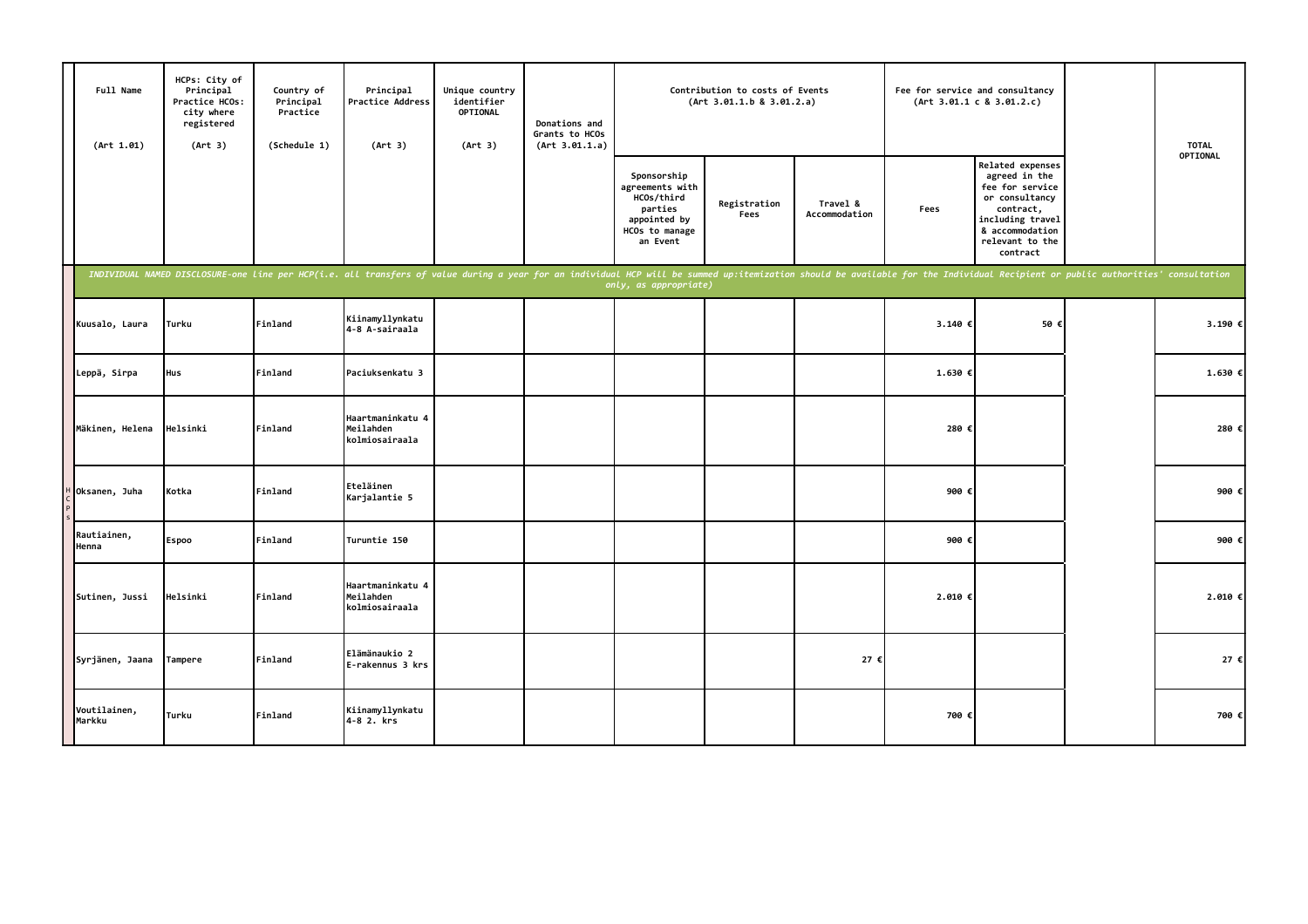|  | Full Name<br>(Art 1.01)                                                                                                                                                               | HCPs: City of<br>Principal<br>Practice HCOs:<br>city where<br>registered<br>(Art 3) | Country of<br>Principal<br>Practice<br>(Schedule 1) | Principal<br><b>Practice Address</b><br>(Art 3)                                                                                                                                                                                | Unique country<br>identifier<br>OPTIONAL<br>(Art 3) | Donations and<br>Grants to HCOs<br>(Art 3.01.1.a) | Contribution to costs of Events<br>(Art 3.01.1.b 8 3.01.2.a)                                          |                                                                                                          |                           |         | Fee for service and consultancy<br>(Art 3.01.1 c 8 3.01.2.c)                                                                                              | <b>TOTAL</b><br>OPTIONAL |
|--|---------------------------------------------------------------------------------------------------------------------------------------------------------------------------------------|-------------------------------------------------------------------------------------|-----------------------------------------------------|--------------------------------------------------------------------------------------------------------------------------------------------------------------------------------------------------------------------------------|-----------------------------------------------------|---------------------------------------------------|-------------------------------------------------------------------------------------------------------|----------------------------------------------------------------------------------------------------------|---------------------------|---------|-----------------------------------------------------------------------------------------------------------------------------------------------------------|--------------------------|
|  |                                                                                                                                                                                       |                                                                                     |                                                     |                                                                                                                                                                                                                                |                                                     |                                                   | Sponsorship<br>agreements with<br>HCOs/third<br>parties<br>appointed by<br>HCOs to manage<br>an Event | Registration<br>Fees                                                                                     | Travel &<br>Accommodation | Fees    | Related expenses<br>agreed in the<br>fee for service<br>or consultancy<br>contract,<br>including travel<br>& accommodation<br>relevant to the<br>contract |                          |
|  |                                                                                                                                                                                       |                                                                                     |                                                     | INDIVIDUAL NAMED DISCLOSURE-one line per HCP(i.e. all transfers of value during a year for an individual HCP will be summed up:itemization should be available for the Individual Recipient or public authorities' consultatio |                                                     |                                                   | only, as appropriate)                                                                                 |                                                                                                          |                           |         |                                                                                                                                                           |                          |
|  |                                                                                                                                                                                       |                                                                                     |                                                     |                                                                                                                                                                                                                                |                                                     |                                                   |                                                                                                       | OTHER, NOT INCLUDED ABOVE-where information cannot be disclosed on an individual basis for legal reasons |                           |         |                                                                                                                                                           |                          |
|  |                                                                                                                                                                                       |                                                                                     |                                                     | Aggregate amount attributable to transfers of value to such Recipients - Art 3.02                                                                                                                                              |                                                     |                                                   |                                                                                                       | 192 €                                                                                                    | 42 €                      | 1.750 € | 47 €                                                                                                                                                      | 2.031€                   |
|  | Number of Recipients in aggregate disclosure - Art 3.02<br>of the number of Recipients included in the aggregate disclosure in the total number<br>of Recipients disclosed - Art 3.02 |                                                                                     |                                                     |                                                                                                                                                                                                                                |                                                     |                                                   |                                                                                                       |                                                                                                          |                           |         |                                                                                                                                                           |                          |
|  |                                                                                                                                                                                       |                                                                                     |                                                     |                                                                                                                                                                                                                                |                                                     |                                                   |                                                                                                       | 5,00                                                                                                     | 5,00                      | 5,00    | 5,00                                                                                                                                                      |                          |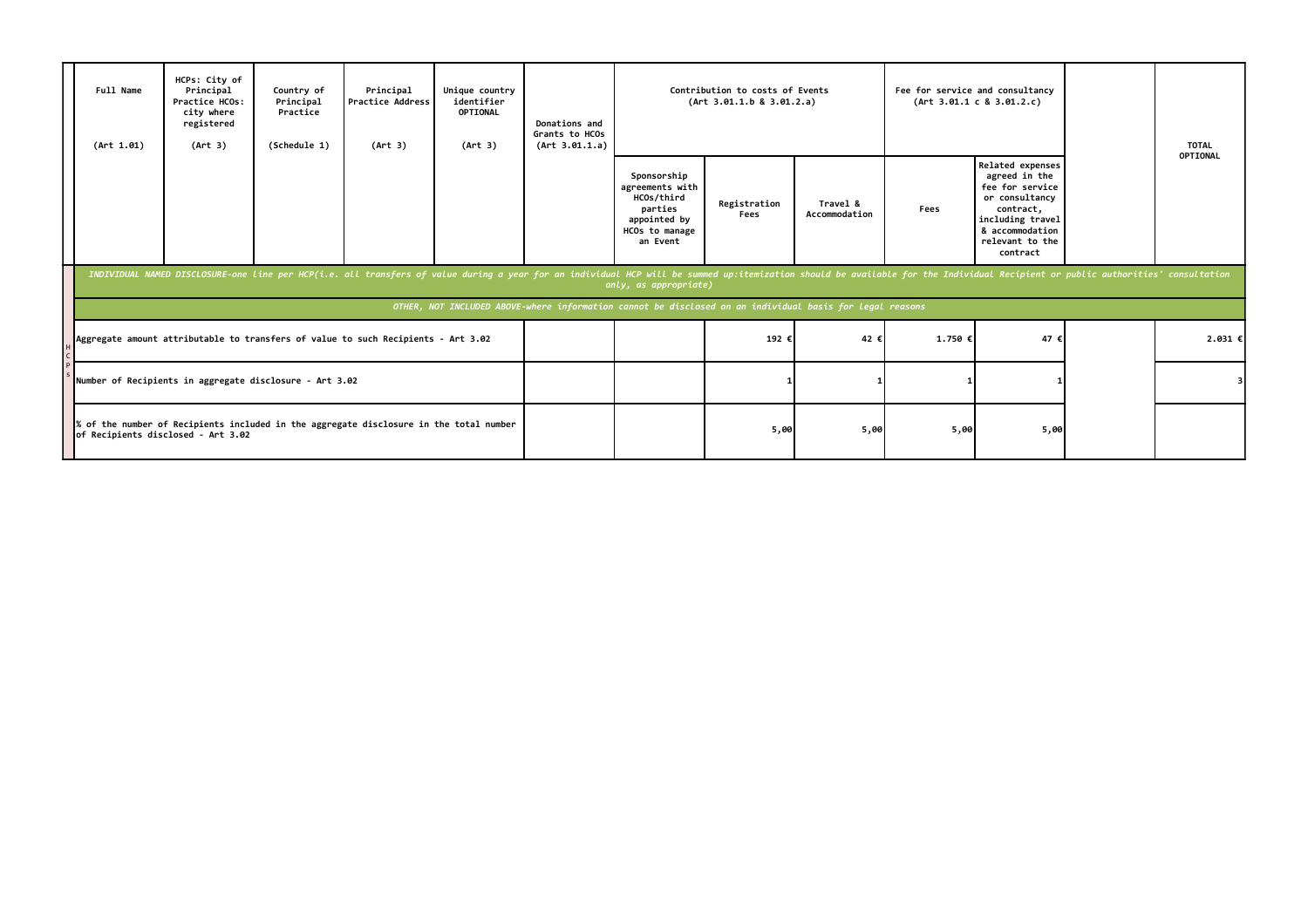| Full Name<br>(Art 1.01)                                                                        | HCPs: City of<br>Principal<br>Practice HCOs:<br>city where<br>registered<br>(Art 3) | Country of<br>Principal<br>Practice<br>(Schedule 1) | Principal<br>Practice Address<br>(Art 3)                                                                                                                                                                                       | Unique country<br>identifier<br>OPTIONAL<br>(Art 3) | Donations and<br>Grants to HCOs<br>(Art 3.01.1.a) |                                                                                                       | Contribution to costs of Events<br>(Art 3.01.1.b 8 3.01.2.a) |                           |      | Fee for service and consultancy<br>(Art 3.01.1 c 8 3.01.2.c)                                                                                              | <b>TOTAL</b> |
|------------------------------------------------------------------------------------------------|-------------------------------------------------------------------------------------|-----------------------------------------------------|--------------------------------------------------------------------------------------------------------------------------------------------------------------------------------------------------------------------------------|-----------------------------------------------------|---------------------------------------------------|-------------------------------------------------------------------------------------------------------|--------------------------------------------------------------|---------------------------|------|-----------------------------------------------------------------------------------------------------------------------------------------------------------|--------------|
|                                                                                                |                                                                                     |                                                     |                                                                                                                                                                                                                                |                                                     |                                                   | Sponsorship<br>agreements with<br>HCOs/third<br>parties<br>appointed by<br>HCOs to manage<br>an Event | Registration<br>Fees                                         | Travel &<br>Accommodation | Fees | Related expenses<br>agreed in the<br>fee for service<br>or consultancy<br>contract,<br>including travel<br>& accommodation<br>relevant to the<br>contract | OPTIONAL     |
|                                                                                                |                                                                                     |                                                     | INDIVIDUAL NAMED DISCLOSURE-one line per HCO(i.e. all transfers of value during a year for an individual HCO will be summed up:itemization should be available for the Individual Recipient or public authorities' consultatio |                                                     |                                                   | only, as appropriate)                                                                                 |                                                              |                           |      |                                                                                                                                                           |              |
| Filha ry                                                                                       | Helsinki                                                                            | Finland                                             | Sibeliuksenkatu<br>11 A 1                                                                                                                                                                                                      |                                                     |                                                   | 1.200 €                                                                                               |                                                              |                           |      |                                                                                                                                                           | 1.200 €      |
| <b>HYKS Meilahden</b><br>sairaala - HYKS<br>Meilahden<br>sairaala<br>Infektiosairaude          | Helsinki                                                                            | Finland                                             | Haartmaninkatu 4<br>Meilahden<br>kolmiosairaala                                                                                                                                                                                |                                                     | 71.300 €                                          |                                                                                                       |                                                              |                           |      |                                                                                                                                                           | 71.300 €     |
| Pohjois-Pohjanma<br>an<br>sairaanhoitopiir                                                     | Oulu                                                                                | Finland                                             | Kajaanintie 50                                                                                                                                                                                                                 |                                                     |                                                   | 2.500 €                                                                                               |                                                              |                           |      |                                                                                                                                                           | 2.500 €      |
| Suomen<br>Hematologiset<br>Hoitajat ry                                                         | Oulu                                                                                | Finland                                             | Tuomikkotie 8                                                                                                                                                                                                                  |                                                     |                                                   | 800 €                                                                                                 |                                                              |                           |      |                                                                                                                                                           | 800 €        |
| Suomen<br>Infektiolääkärit Helsinki<br>ry                                                      |                                                                                     | Finland                                             | PL 713 c/o<br>Duodecim                                                                                                                                                                                                         |                                                     |                                                   | 1.500 €                                                                                               |                                                              |                           |      |                                                                                                                                                           | 1.500 €      |
| Suomen<br>Lääkäriliitto -<br>Suomen<br>Gastroenterologi<br>ayhdistys ry                        | Helsinki                                                                            | Finland                                             | PL 713 c/o<br>Duodecim                                                                                                                                                                                                         |                                                     |                                                   | 2.040 €                                                                                               |                                                              |                           |      |                                                                                                                                                           | 2.040 €      |
| Suomen<br>molekyylilääketi<br>eteen<br>instituutti -<br>Clinical<br>Research<br>institute HUCH | Helsinki                                                                            | Finland                                             | Haartmaninkatu 8                                                                                                                                                                                                               |                                                     |                                                   | 10.540 €                                                                                              |                                                              |                           |      |                                                                                                                                                           | 10.540 €     |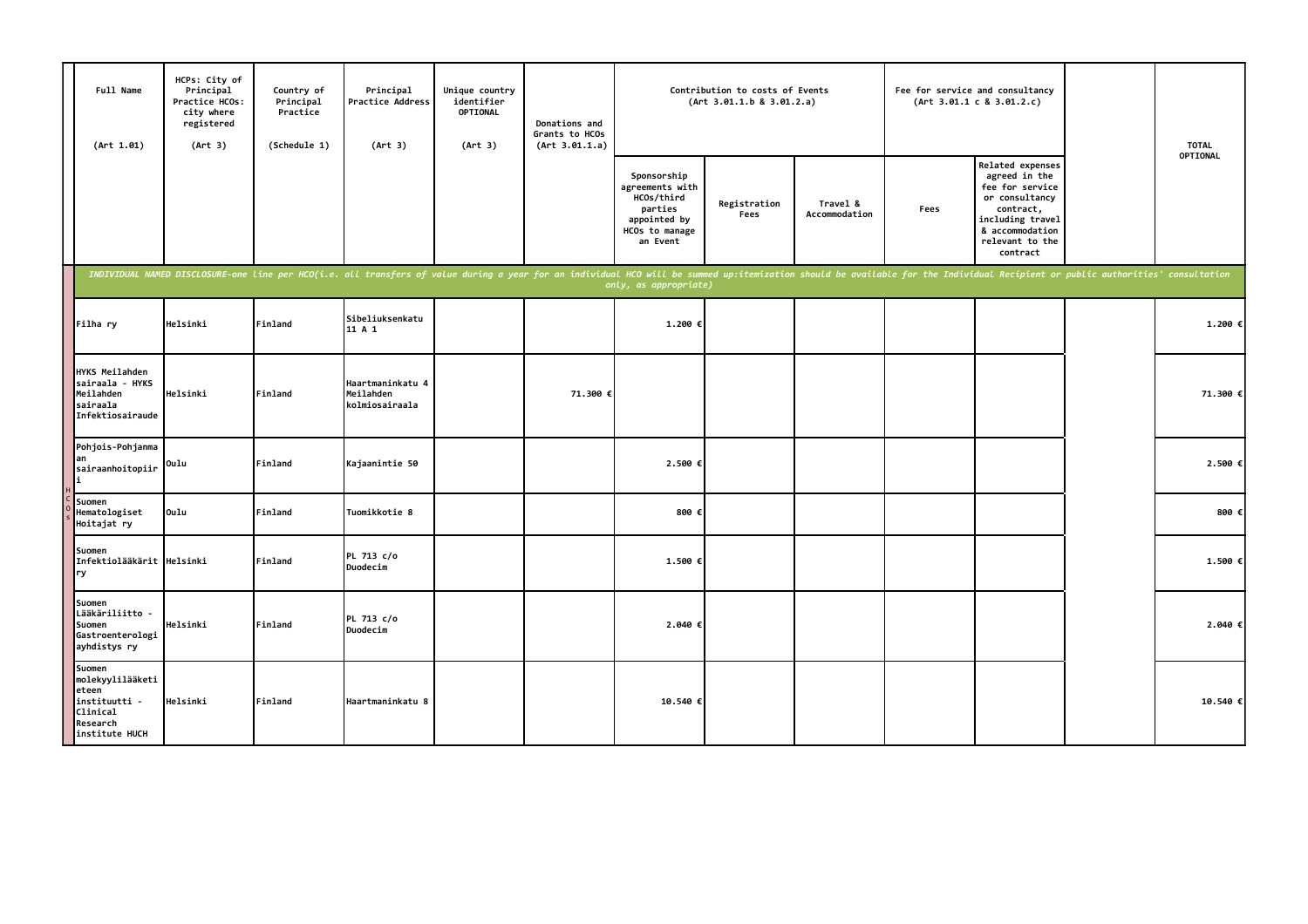|                                                                                                                              | Full Name<br>(Art 1.01)                                 | HCPs: City of<br>Principal<br>Practice HCOs:<br>city where<br>registered<br>(Art 3)                                                                                                                                                                     | Country of<br>Principal<br>Practice<br>(Schedule 1) | Principal<br><b>Practice Address</b><br>(Art 3)                                   | Unique country<br>identifier<br><b>OPTIONAL</b><br>(Art 3) | Donations and<br>Grants to HCOs<br>(Art 3.01.1.a) |                                                                                                          | Contribution to costs of Events<br>(Art 3.01.1.b 8 3.01.2.a) |                           |      | Fee for service and consultancy<br>(Art 3.01.1 c 8 3.01.2.c)                                                                                                     |  | <b>TOTAL</b><br>OPTIONAL |  |  |  |
|------------------------------------------------------------------------------------------------------------------------------|---------------------------------------------------------|---------------------------------------------------------------------------------------------------------------------------------------------------------------------------------------------------------------------------------------------------------|-----------------------------------------------------|-----------------------------------------------------------------------------------|------------------------------------------------------------|---------------------------------------------------|----------------------------------------------------------------------------------------------------------|--------------------------------------------------------------|---------------------------|------|------------------------------------------------------------------------------------------------------------------------------------------------------------------|--|--------------------------|--|--|--|
|                                                                                                                              |                                                         |                                                                                                                                                                                                                                                         |                                                     |                                                                                   |                                                            |                                                   | Sponsorship<br>agreements with<br>HCOs/third<br>parties<br>appointed by<br>HCOs to manage<br>an Event    | Registration<br>Fees                                         | Travel &<br>Accommodation | Fees | <b>Related expenses</b><br>agreed in the<br>fee for service<br>or consultancy<br>contract,<br>including travel<br>& accommodation<br>relevant to the<br>contract |  |                          |  |  |  |
|                                                                                                                              |                                                         | INDIVIDUAL NAMED DISCLOSURE-one line per HCO(i.e. all transfers of value during a year for an individual HCO will be summed up:itemization should be available for the Individual Recipient or public authorities' consultatio<br>only, as appropriate) |                                                     |                                                                                   |                                                            |                                                   |                                                                                                          |                                                              |                           |      |                                                                                                                                                                  |  |                          |  |  |  |
|                                                                                                                              |                                                         |                                                                                                                                                                                                                                                         |                                                     |                                                                                   |                                                            |                                                   | OTHER, NOT INCLUDED ABOVE-where information cannot be disclosed on an individual basis for legal reasons |                                                              |                           |      |                                                                                                                                                                  |  |                          |  |  |  |
|                                                                                                                              |                                                         |                                                                                                                                                                                                                                                         |                                                     | Aggregate amount attributable to transfers of value to such Recipients - Art 3.02 |                                                            |                                                   |                                                                                                          |                                                              |                           |      |                                                                                                                                                                  |  |                          |  |  |  |
|                                                                                                                              | Number of Recipients in aggregate disclosure - Art 3.02 |                                                                                                                                                                                                                                                         |                                                     |                                                                                   |                                                            |                                                   |                                                                                                          |                                                              |                           |      |                                                                                                                                                                  |  |                          |  |  |  |
| % of the number of Recipients included in the aggregate disclosure in the total number<br>of Recipients disclosed - Art 3.02 |                                                         |                                                                                                                                                                                                                                                         |                                                     |                                                                                   |                                                            |                                                   |                                                                                                          |                                                              |                           |      |                                                                                                                                                                  |  |                          |  |  |  |